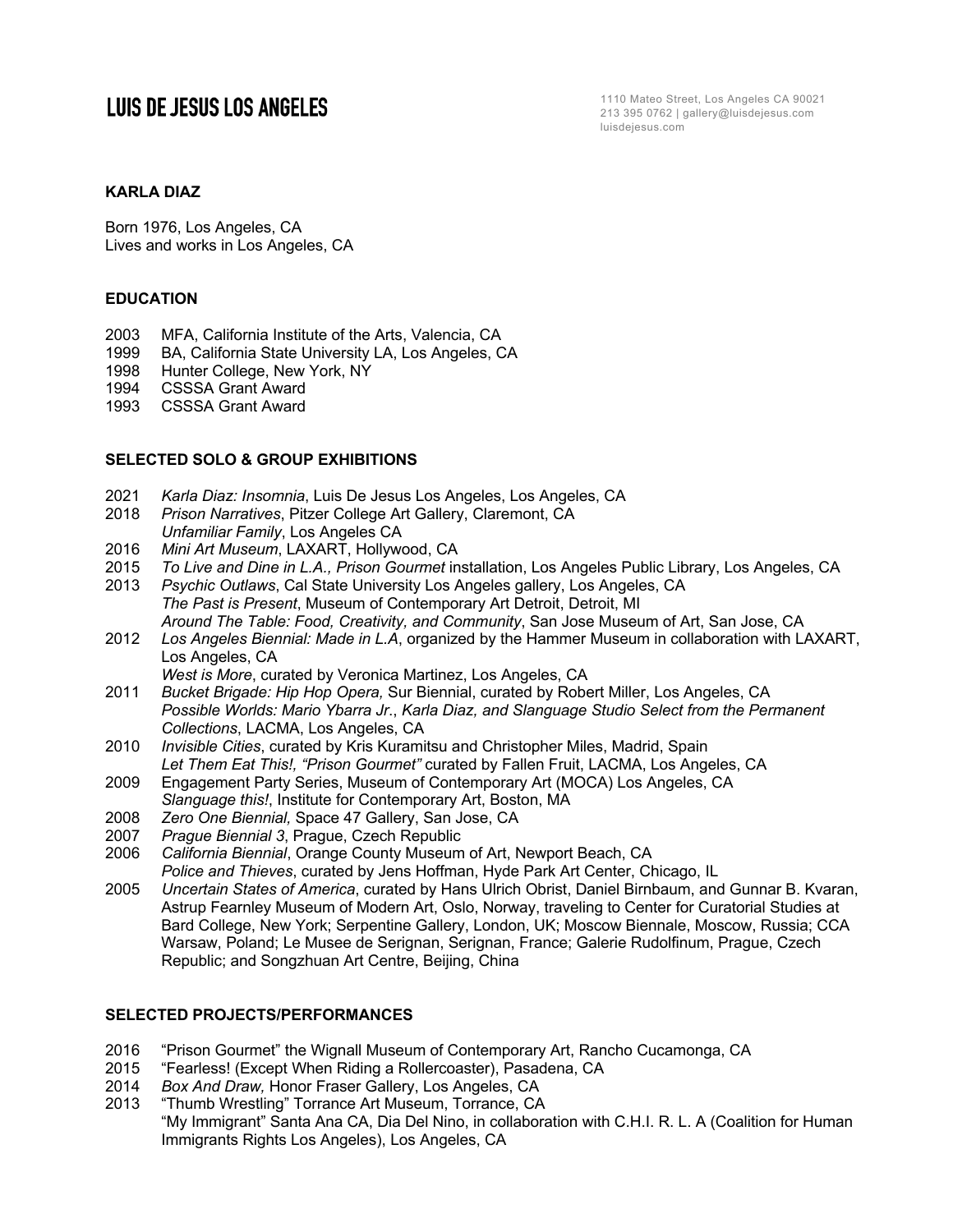# **LUIS DE JESUS LOS ANGELES**

*World's Worst Words,* Los Angeles Contemporary Exhibitions, Los Angeles, CA

- 2012 "My L.A." and "Artists Anonymous" performances for Made in L.A. Biennial, Los Angeles, CA *Actions Speak Louder than Talk*, Creative Time, New York, NY
- 2011 "Bucket Brigade: Hip Hop Opera" performance and multimedia installation, part of *Sur Biennial,* Cerritos College, Los Angeles, CA

"…like a cow visiting a butcher shop" performance ARCO Fair, Madrid Spain

- 2010 "Prison Gourmet," Los Angeles County Museum of Art (LACMA), Los Angeles, CA
- 2009 *Dislexicon: A word Performance*, *Engagement Party*, MOCA, Los Angeles, CA "Where I'm From" part of *Performing Economies,* Los Angeles, CA
- *2008 Zero One Biennial,* Space 47 Gallery, San Jose, CA
- 2006 "The Peacock Doesn't See His Own Ass: Let's Twitch Again! Operation Birdwatching London", Serpentine Gallery, London, U.K. performance/new Installation part of the Uncertain States Traveling **Exhibition**
- 1995 *Poetic Action*, diverse Los Angeles locations, series of curated artist poetry readings, CA

#### **SELECTED RESIDENCIES**

- 2018 Montalvo Arts, Los Gatos, CA
- 2017 New Comb Art Museum, New Orleans, LA
- 2015 18<sup>th</sup> Street Art Center, Santa Monica, CA Pasadena City College, Pasadena, CA Art Matters, New York, CA
- 2014 Los Angeles Public Art Grant, Residency at William Grant Still Center, Los Angeles, CA Asian Cultural Grant, research residency, Tokyo Japan
- 2013 Artist Curatorial Residency, Hyde Park Center, Chicago, IL FDR Art Residency, Torino, Italy,
- 2012 Made In L.A. Biennial, LAXART/Hammer Museum, Los Angeles, CA
- 2011 Encuentro Medellin 2011, Medellin Colombia
- 2010 Engagement Party Series, Museum of Contemporary Art (MOCA), Los Angeles, CA
- 2007 Montalvo Arts Residency, Los Gatos, CA

## **SELECTED AWARDS AND GRANTS**

- 2015 Art Matters, New York, NY
- 2012 Curatorial Arts Grant, Riverside Art Museum, CA
- 2013 Tiffany Foundation, New York, NY
- City of Los Angeles, Great Latina Women Artists award, Los Angeles, CA 2008 Prague Biennial 3 Award, Czech Republic (traveling exhibition grant)
- The Garage, San Diego, CA
- 2001 CalArts James Irvine Institutional Grant, Los Angeles, CA

## **SELECTED PUBLICATIONS**

- 2017 *Prison Gourmet*, *Times*, New Orleans, CA
- 2010 *Prison Gourmet*, Los Angeles, CA
- 2013 *Engagement Party: Social Practice at MOCA (2008-2012) Exhibition Catalogue,* MOCA, Los Angeles, CA
- 2012 *Made In L.A*. Biennial Exhibition Catalogue, Los Angeles, CA *The Tío Collection*, Oxnard: Santa Barbara Contemporary Arts Forum
- 2005 *Uncertain States of America*, Oslo: Astrup Fearnley Museum of Modern Art
- 2007 *Exchange*, edited by Tsatsos, Irene Millard Sheets Gallery, CA